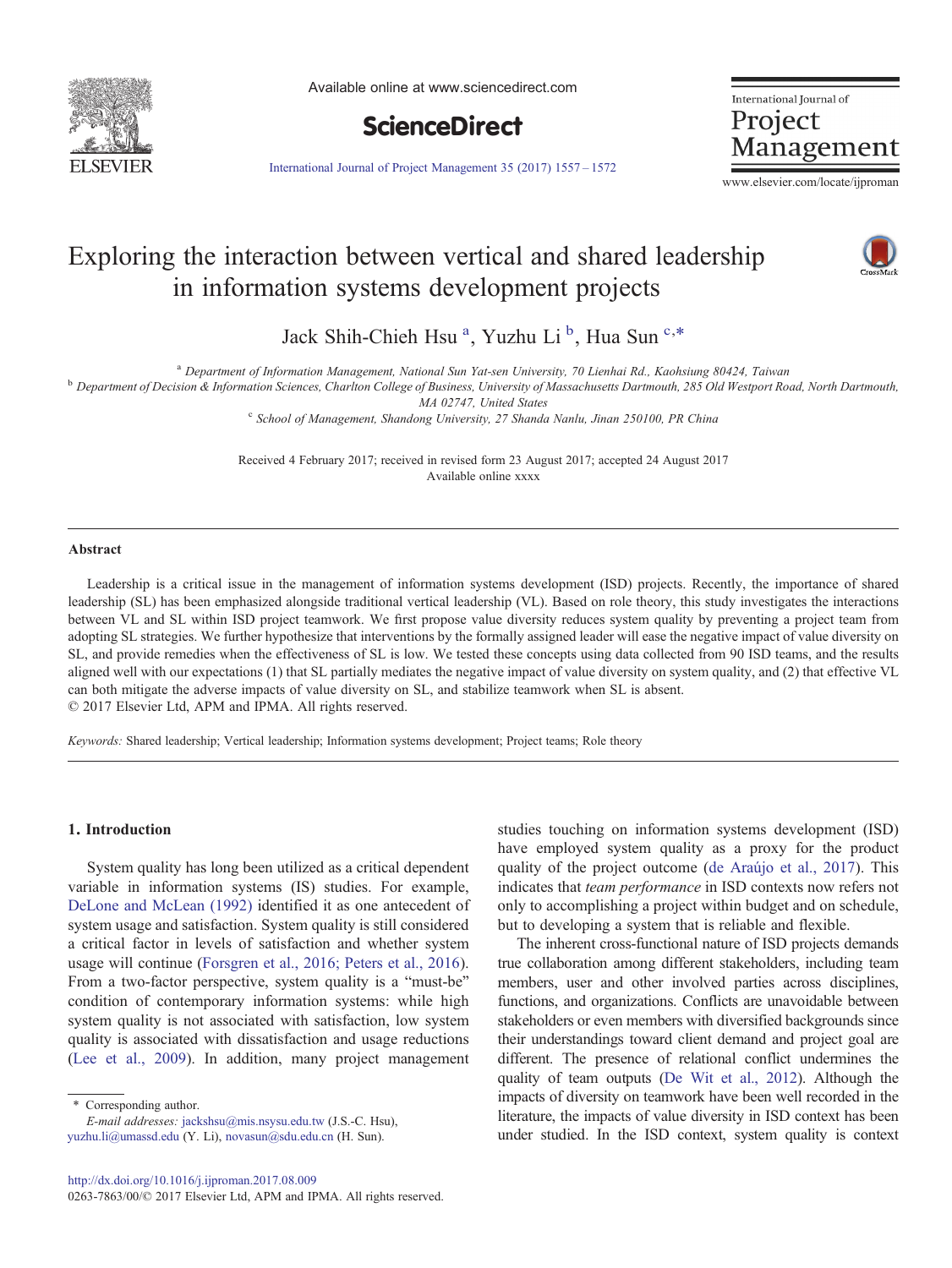dependent and defined not only by technical performance specifications but also by the consensus of related parties such as users and developers, etc. ([Forsgren et al., 2016\)](#page--1-0). Thus, assuring the quality of the developed system is critical task for ISD project teams with diversified members, and merits considerable scholarly attention.

Leadership is critical to effective teamwork ([Yukl, 2002\)](#page--1-0) and is an antecedent of information technology (IT) quality, which includes system quality among other components [\(Prybutok](#page--1-0) [et al., 2008\)](#page--1-0). The importance of leadership has been increasing as teamwork-based structures replace hierarchical ones within organizations ([Avolio et al., 2009\)](#page--1-0). Leadership from formal or designated leaders is a traditional research area in IT project management studies ([Sharma and Rai, 2003; Thite, 2000](#page--1-0)), which generally term it vertical leadership ([Pearce, 2004\)](#page--1-0). In contrast to vertical leadership, leadership involving emergent leaders is called distributed or shared leadership. An uncertain and rapidly changing business environment is reshaping contemporary ISD teams in the direction of flatness and agility, making such teams more likely to adopt shared-leadership approaches. Structurally, flatness allows information to flow quickly within a project team, while methodologically, agile approaches allow teams to counter uncertainty effectively through incremental and iterative work cadences. A flat and agile teamwork style also enriches the range of roles that individual members can play in the teamwork process. For example, individual team members may take a leadership role in particular areas or stages of system development, even though a different leader has been officially designated [\(Ensley et al., 2003; Pearce and Sims, 2002\)](#page--1-0). The shared-leadership phenomenon and its impact on teamwork outcomes have attracted significant attention from both practitioners and researchers (e.g. [Sivasubramaniam et al., 2002;](#page--1-0) [Carson et al., 2007\)](#page--1-0).

The complex and knowledge-intensive nature of ISD projects requires that increasing numbers of individuals with diverse backgrounds and knowledge bases collaborate with each other [\(Xia and Lee, 2005](#page--1-0)). Partly for this reason, it is becoming difficult for any individual project leader to perform all leadership functions successfully; and shared leadership therefore shows some promise as a strategy for increasing ISD projects' success rates. However, within-team diversity implies that team members may possess different value systems. Team-composition studies have found that high levels of value  $diversity$  – the extent to which members have divergent understandings of the goals, tasks, and missions of teamwork – can have significantly negative effects on teamwork outcomes ([Mathieu et al., 2008](#page--1-0)), either directly or indirectly [\(Jehn et al.,](#page--1-0) [1999](#page--1-0)).

In addition to the benefits of shared leadership, research on project teamwork has focused on factors that drive team members to perform leadership functions, or that block them from doing so. Shared values have been identified as critical antecedents of shared leadership [\(Carson et al., 2007](#page--1-0)). Because shared leadership is a process whereby team members who have taken on leadership functions seek to influence other members [\(Yukl, 2002\)](#page--1-0), it works best in environments where people have similar understandings of their teams' objectives,

and can therefore accept such influences. A lack of mutual understanding of goals, in contrast, introduces barriers to effective shared leadership, which in turn tends to harm final teamwork outcomes [\(Jehn et al., 1999; Liang et al., 2012;](#page--1-0) [Harrison and Klein, 2007; Lim and Klein, 2006; Klimoski and](#page--1-0) [Mohammed, 1994](#page--1-0)). Accordingly, our first research question is "Does value diversity's reduction of teamwork performance operate via an undermining of shared leadership?"

Since value diversity is both inevitable and may be harmful to project performance, easing its negative impact on shared leadership and final performance is vitally important to ISD professionals. [Nishii and Mayer \(2009\)](#page--1-0) have pointed out that, though team diversity reduces member satisfaction and viability, strong leadership can suppress this effect. Such a finding implies that vertical leadership may be needed when team members' divergent or conflicting viewpoints threaten its performance. We therefore hypothesize that vertical leadership will, under some circumstances, ease the negative impact of such divergences or conflicts on shared leadership. Prior studies of shared leadership have mostly confirmed its critical role in teamwork processes and outcomes, with some finding that it explained more variance in outcome variables than vertical leadership did (e.g. [Hoch and](#page--1-0) [Kozlowski, 2014; Ensley et al., 2006; Pearce and Sims, 2002](#page--1-0)). Despite its importance, however, shared leadership cannot be maintained continuously, and teamwork outcomes suffer when it is absent or weak. It would therefore be valuable to gain a clear understanding of what actions vertical leaders can take to mitigate the adverse effects of low levels of shared leadership – especially in light of Pearce's ([Pearce, 2004](#page--1-0)) finding that effectively leveraging both these types of leadership is critical to positive teamwork outcomes. Therefore, our second research question is "Can vertical leadership mitigate the negative impact of value diversity on shared leadership, and/or ease the unwanted impact of low levels of shared leadership on teamwork outcomes?"

According to role theory, individuals may accept social norm and perform behaviors expected by others (role-taking) and construct new roles for themselves via changing some features of the expected behaviors (role-making). Given our definition of leadership as a process of influencing others to facilitate goal-related efforts [\(Yukl, 2002\)](#page--1-0), we argue that team members with diverse values go through the role-making and role-taking phases of the ISD process on the way to figuring out their team's expected behaviors and common goals, before taking action to deliver those common goals. We propose that lack of shared purpose/values undermines teamwork performance through inhibiting team members from performing leadership functions efficiently. We propose that vertical leaders of ISD teams seeking to foster a suitable environment for members' exercise of leadership functions will experience more success in doing so if they deal head-on with the issue of value diversity by promoting a shared leadership role to all team members in the role-making process. Additionally, when team members are not able to perform shared-leadership functions well, a vertical leader may be able to serve as a backup in the role-taking process and complete necessary project tasks. As such, the effectiveness of the rolemaking and role-taking processes within which vertical and shared leadership occur should be reflected in the quality of